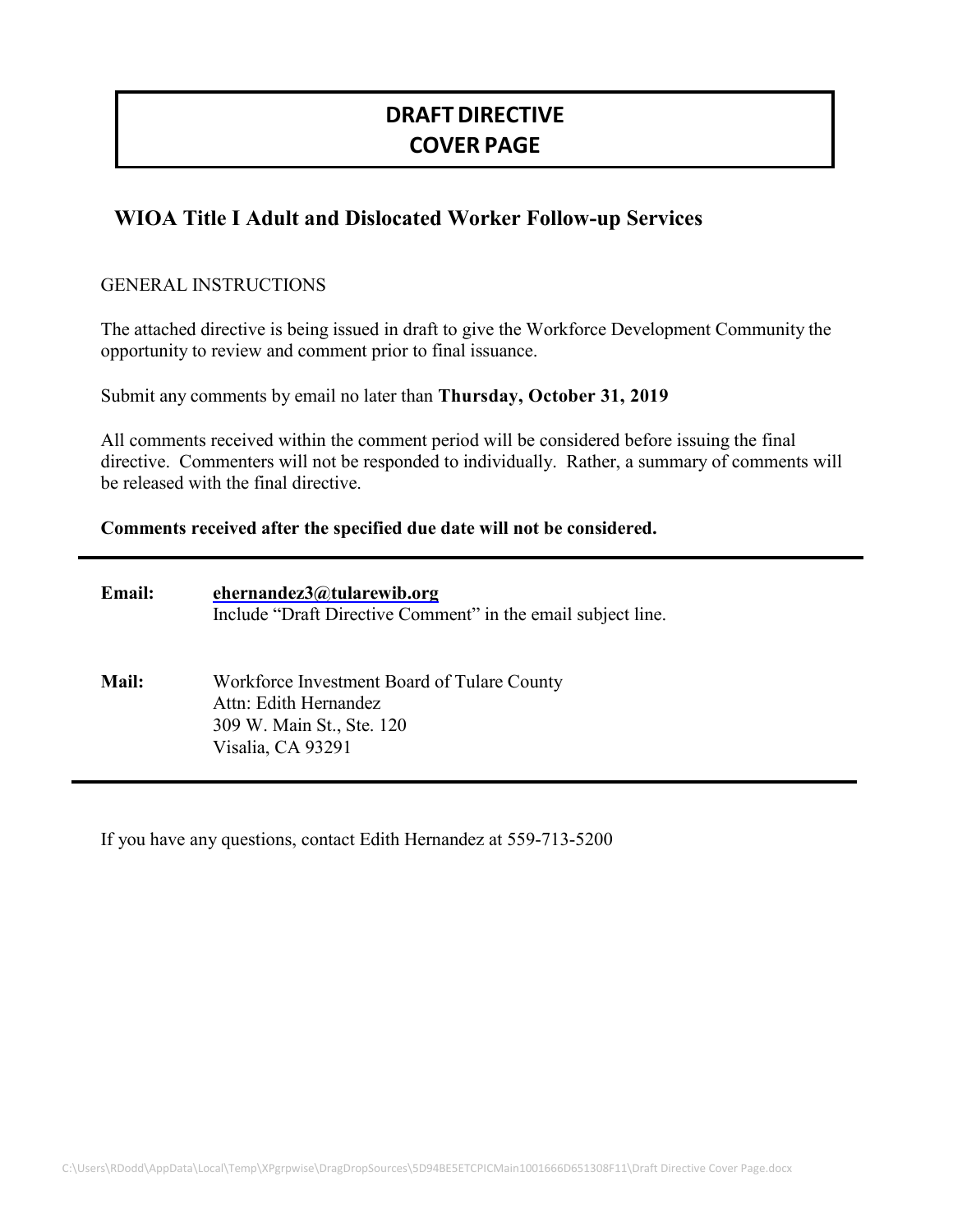|                                                         | DATE:                     |
|---------------------------------------------------------|---------------------------|
| WORKFORCE INVESTMENT BOARD OF TULARE COUNTY             |                           |
|                                                         | <b>SUBJECT:</b>           |
| <b>WORKFORCE INNOVATION AND OPPORTUNITY ACT TITLE I</b> | WIOA TITLE I ADULT AND    |
|                                                         | <b>DISLOCATED WORKER</b>  |
|                                                         | <b>FOLLOW-UP SERVICES</b> |
|                                                         |                           |

# **WIB DIRECTIVE TUL 19-06**

**TO:** WIB Subrecipients WIB Staff

**SUBJECT:** WIOA Title I Adult and Dislocated Worker Follow-up Services

#### **EXECUTIVE SUMMARY**

This policy provides guidance and establishes procedures on follow-up services for Workforce Innovation and Opportunity Act (WIOA) Adult and Dislocated Worker participants who are placed in unsubsidized employment and system exited.

#### **REFERENCES**

- WIOA (Public Law 113-128) 134 (c)(2)(A)(xiii)
- Title 20 CFR "WIOA Final Rule" Section 680.150
- Training and Employment Guidance Letter (TEGL) 19-16 "Guidance on Services provided through the Adult and Dislocated Worker Programs under the Workforce Innovation and Opportunity Act (WIOA) and the Wagner-Peyser Act Employment Service (ES), as amended by title III of WIOA, and for implementation of the WIOA Final Rules." (March 1, 2017)
- TEGL 10-16 Change 1 "Performance Accountability Guidance for WIOA Title I, Title II, Title III, and Title IV Core Programs" (December 19, 2016)

## *WIB imposed policies are in bold, italics.*

## **BACKGROUND**

Follow-up services are services provided to Adult and Dislocated Worker program participants who are placed in unsubsidized employment and have system exited. These services are designed to help individuals retain employment, earn wage gains or advance within their occupation.

## **POLICY AND PROCEDURES**

For Adult and Dislocated Worker programs, subrecipients must make available, as appropriate, follow-up servicesto participants placed in unsubsidized employment for up to 12 months after the first day of employment. The goal of follow-up services is to ensure participants who obtain unsubsidized employment through system-related services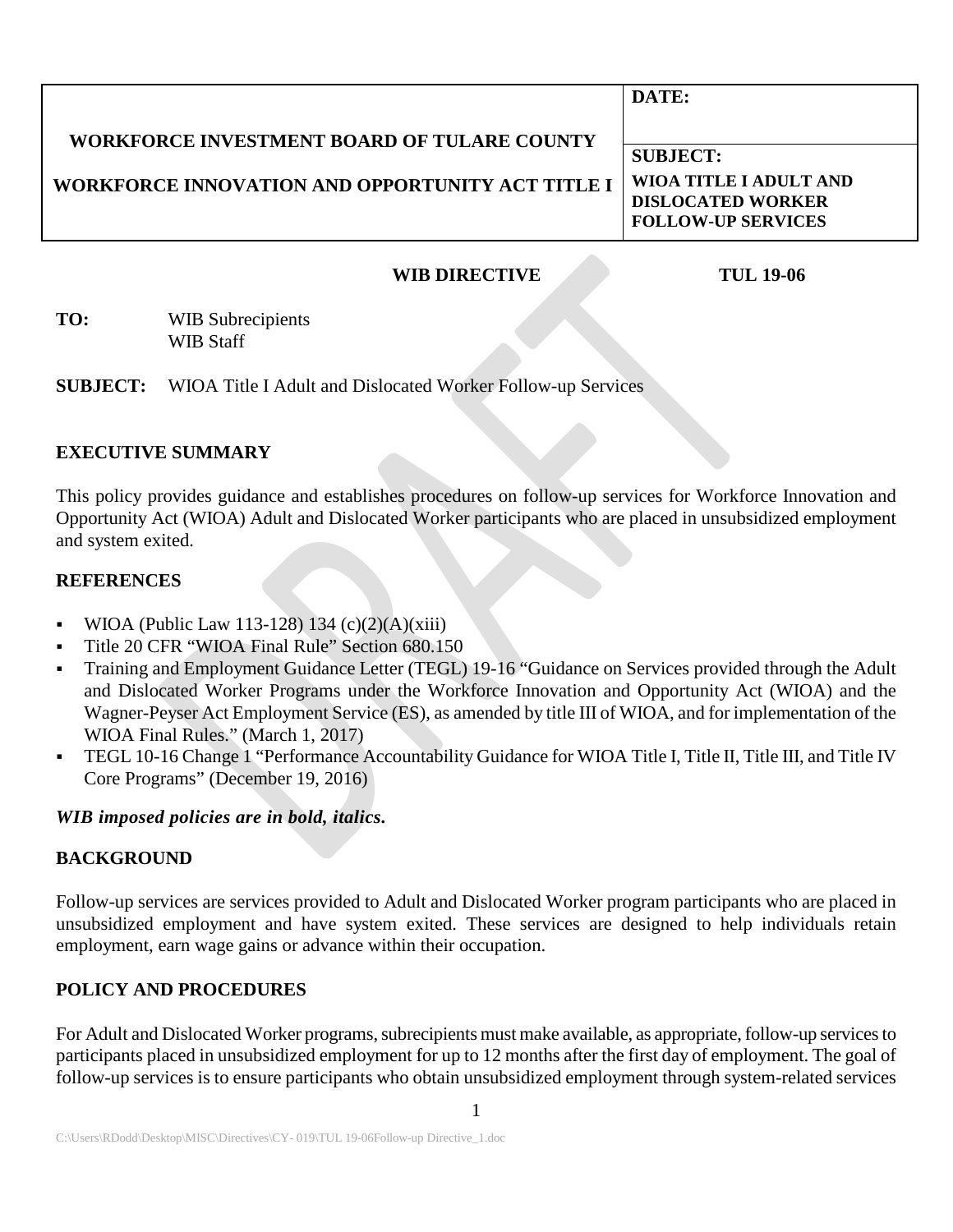retain employment, earn wage gains or advance within their occupation upon placement in unsubsidized employment.

While follow-up services must be made available, not all adult and dislocated workers require or want such services. This policy allows for a customer-centered approach where support is based on need and desire. The level of intensity of appropriate follow-up services may vary among different participants, however, must be documented in case notes. Participants who have multiple employment barriers and limited work history may require follow-up services to ensure long-term success in the labor market. Other participants may identify an area of weakness in the training provided by WIOA prior to placement that will affect their ability to progress further in their occupation or to retain their employment. Note that follow-up career services are not a qualifying service for the receipt of supportive services. Supportive services can only be provided to participants receiving career and/or training services. Therefore, participants who have exited the program cannot receive WIOA funded supportive services after exit and during follow-up service.

# *The WIB has set criteria in order to provide subrecipients guidance about follow-up services. Follow-up services must be made available as appropriate to individuals who participated in:*

- *Occupational Skills Training; OR*
- *On-the-Job-Training; OR*
- *Transitional Job; OR*
- *Work Experience; AND*
- *Obtained unsubsidized employment*

Follow-up services may include, but are not limited to the following:

- Counseling individuals about the workplace;
- Contacting individuals or employers to verify employment;
- Contacting individuals or employers to help secure better-paying jobs, additional career planning, and counseling for the individual;
- Assisting individuals and employers in resolving work-related problems;
- Connecting individuals to peer support groups;
- Providing individuals with information about additional educational or employment opportunities; and
- Providing individuals with referrals to other community resources.

## **Special Grants**

*For special projects/grants, staff must adhere to the follow-up guidelines and requirements of the program, however, in some instance participants may require follow-up contact beyond the special grants requirements.*

## **Documentation of Follow-up Services**

*Follow-up services may begin immediately following the last date of service and verification of placement in unsubsidized employment if it is expected that the participant is no longer going to receive any future services other than follow-up services. Exits are retroactive to the last date of services.*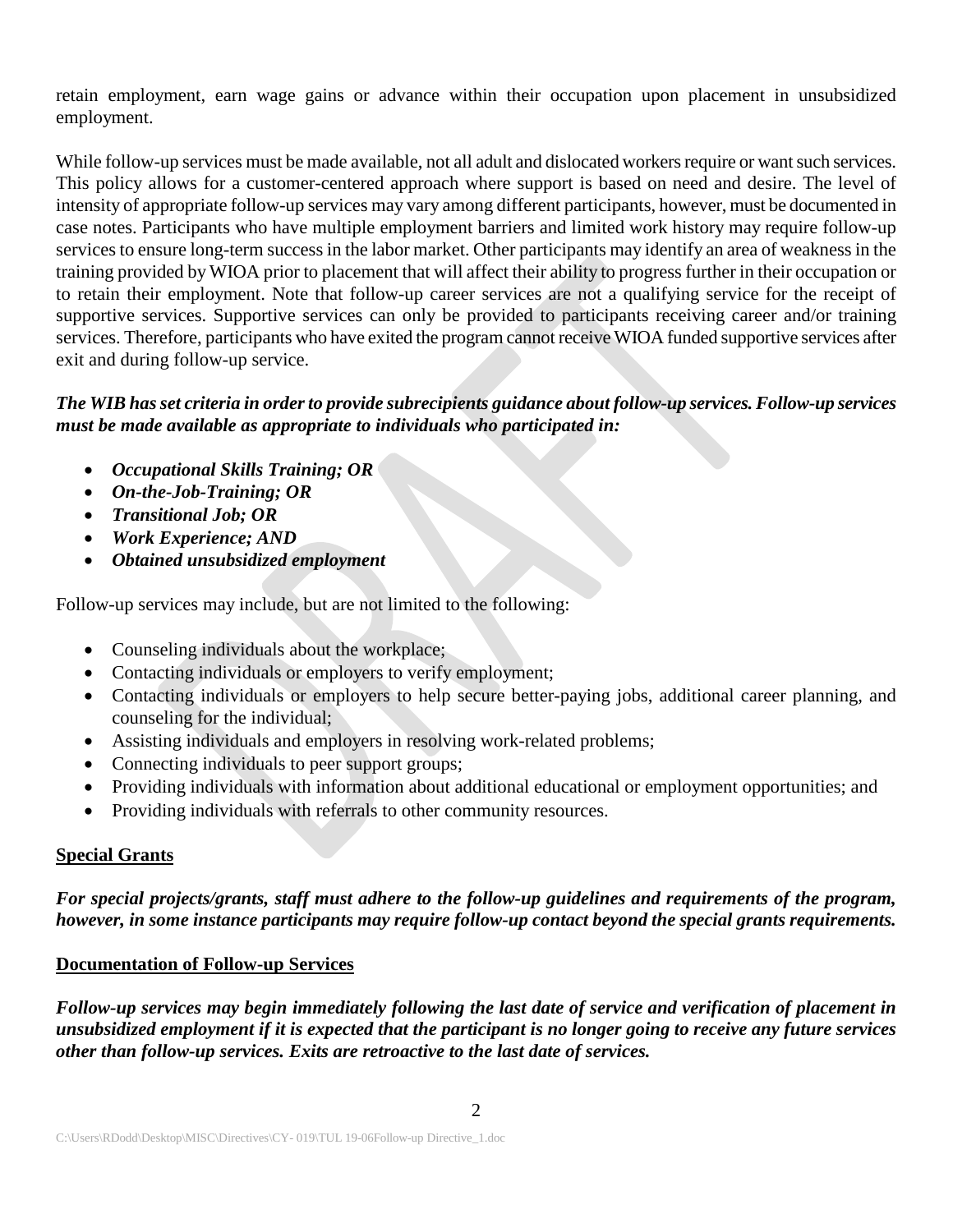*If determined appropriate for follow-up services:*

- *Subrecipient must document follow-ups in case notes and complete the follow-up section of CalJOBS to show that follow-up has been completed.*
- *Participants must be contacted, at a minimum, once a month. At least 3 different attempts to contact participants must be made within the 30-day period or until contact is established.*
- *Follow-up contact attempts will not be required for participants who are not responsive, cannot be located, refuse to provide information or have relocated out of the state with no intention of returning. Reason for discontinuation of follow-up services must be documented in the case notes.*
- *Each follow-up begins after the end of the applicable post-exit quarter and must be completed in CalJOBS within 30-days after the follow-up due date.*

| <b>Example for a participant exiting between January <math>\overline{1}^{\text{st}}</math> and March <math>31^{\text{st}}</math></b> |                               |                       |                               |                               |  |  |
|--------------------------------------------------------------------------------------------------------------------------------------|-------------------------------|-----------------------|-------------------------------|-------------------------------|--|--|
|                                                                                                                                      | 1 <sup>st</sup> Quarter after | $2nd$ Quarter after   | 3 <sup>rd</sup> Quarter after | 4 <sup>th</sup> Quarter after |  |  |
|                                                                                                                                      | Exit                          | Exit                  | Exit                          | Exit                          |  |  |
|                                                                                                                                      |                               |                       |                               |                               |  |  |
| <b>Follow-up Periods</b>                                                                                                             | <b>April-June</b>             | <b>July-September</b> | October-December              | <b>January-March</b>          |  |  |

#### Key Elements to Post-Employment Services

There are four key post-employment services – transition, retention, reemployment and career advancement. These services should be used as part of follow-up. It is the responsibility of the staff to facilitate the individual's receipt of supportive services. In most cases, these services will be provided with non-WIOA funds. Participants who have exited the program cannot receive WIOA funded supportive services after exit and during follow-up service.

- 1. Transition Services Examples of transition services are as follows:
	- Transportation
	- Childcare
	- Medicaid
	- Child support
	- Reporting
	- Earned Income Tax Credit (EITC)
	- Clothing
	- Emergency Loans
	- Appropriate Expectations
	- First-Day Entries
	- Support and Mentors
- 2. Retention Services Based on participant, job, and employer characteristics, the level of retention services may vary.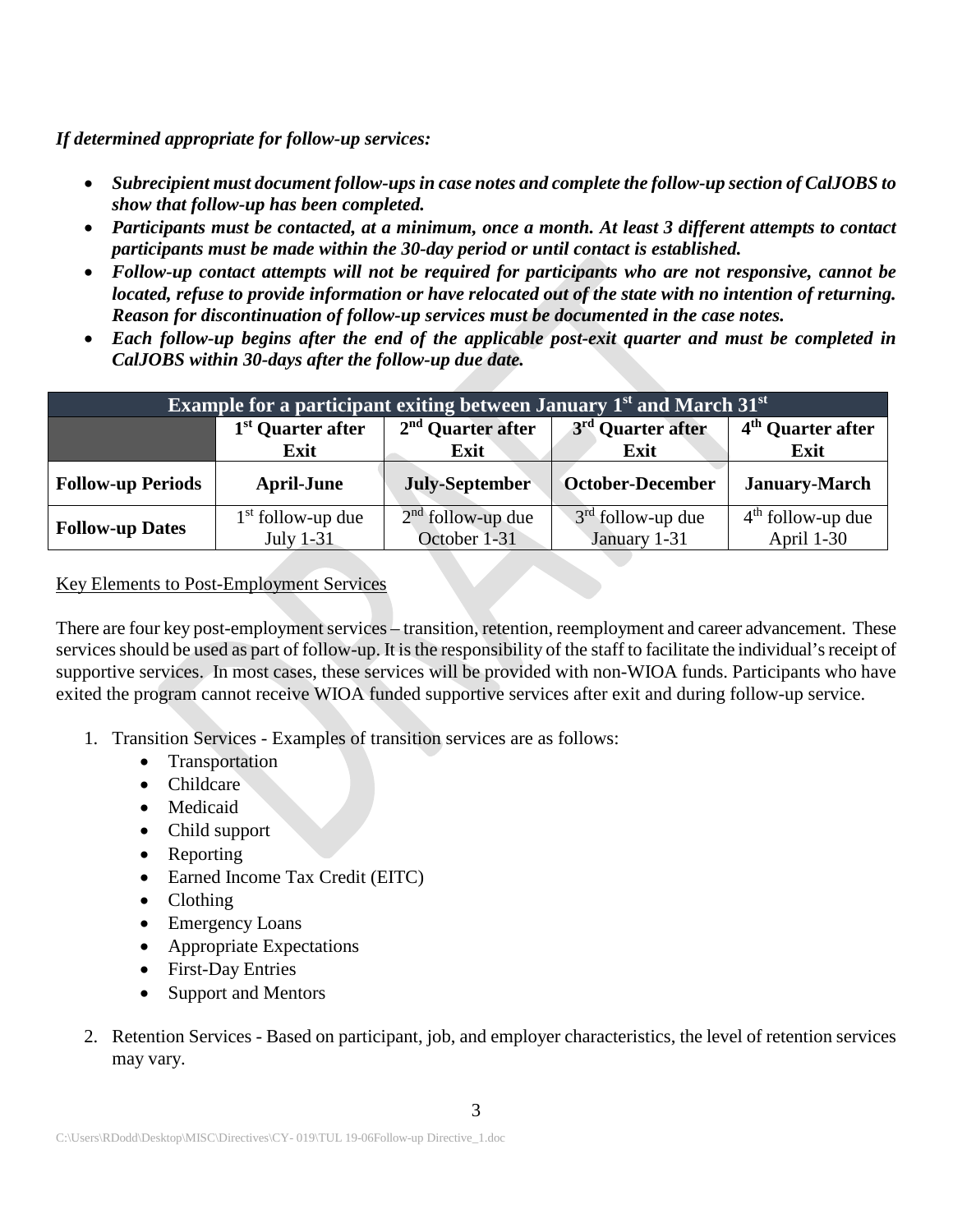- When dealing with participants, the following factors have a direct impact on the level of services provided:
	- o Participant Age
	- o Age of Child/ren
	- o Work History
	- o Personal Issues (transportation, childcare)
	- o Support Systems
	- o Interpersonal Skills
	- o TANF (length of time, compliance, transition services)
	- o Pending legal issues
- When dealing with a specific job, the following characteristics have a correlation with the level of retention services:
	- o Variable hours
	- o Temporary, Seasonal
	- o Part-time (not by choice)
	- o Retention by Occupation is it a declining occupation?
	- o Fringe Benefits; Wage levels
	- o Intrinsic Satisfaction
	- o Flexibility/Structure
- When dealing with an employer the following factors affect the level of retention services:
	- o Retention by Industry; Declining Industry
	- o Size
	- o Training and Orientation
	- o Advancement
	- o Reputation
	- o History
	- o Subsidies
- 3. Re-employment Services Listed below are ways individuals may continue to be self-sufficient:
	- Staying in one job for a long time with the same employer
	- Moving up the job ladder with the same employer
	- Getting a better job with a new employer.
	- If an individual loses his/her job after exit, continued support through follow-up services for the benefit of – updating resume, interview tips, and job leads can assist the individual with regaining employment.
- 4. Career Advancement- There are four ways employees can advance with an employer. They are persistence, performance, skills, and assertion. Follow-up services should encourage clients to strive for advancement.

The goal of WIOA is self-sufficiency for participants. Follow-up services assist participants achieve self-sufficiency, provide support to advance within their occupation, and/or offer re-employment services when needed. It allows the